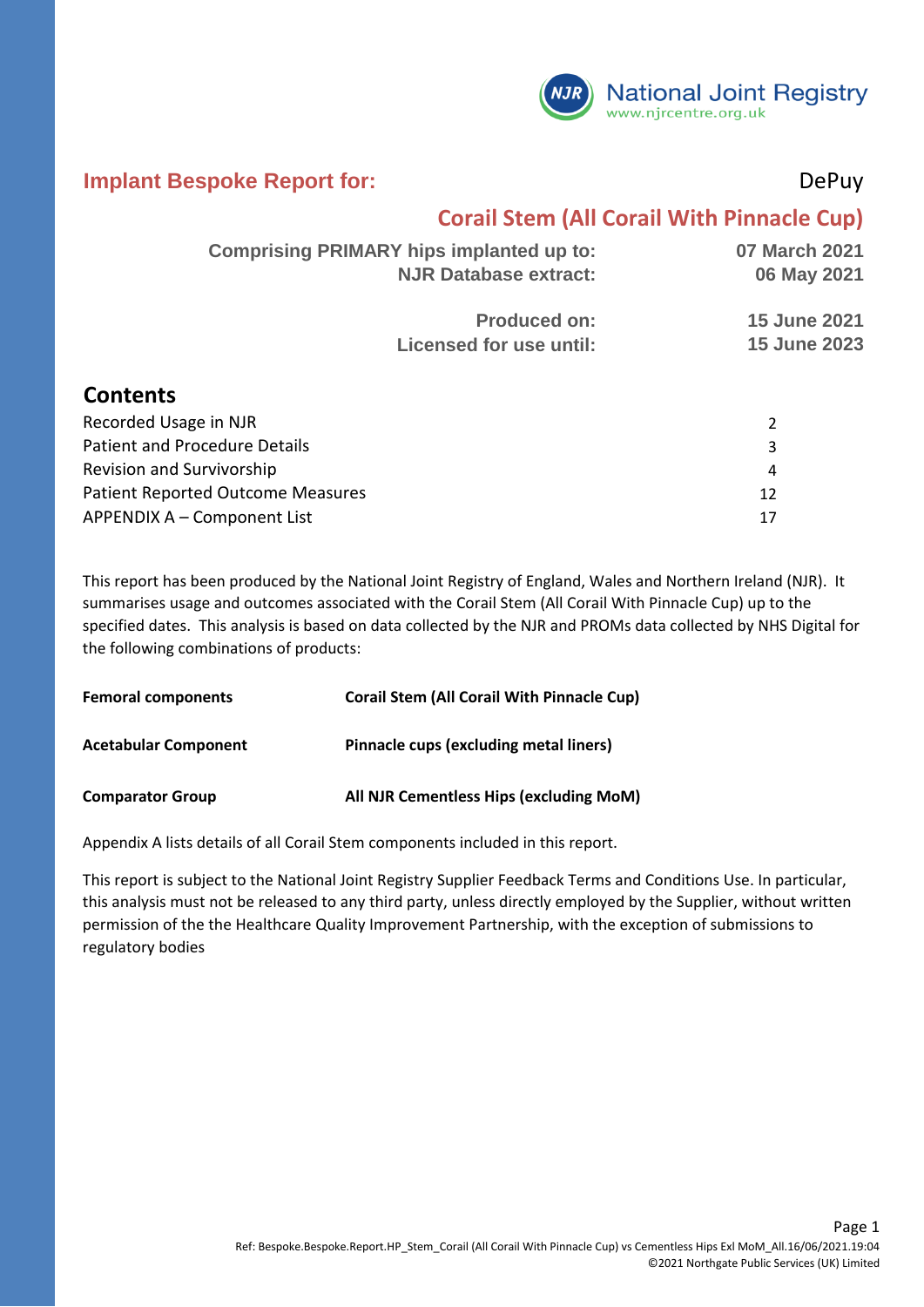### **NJR Recorded Usage**

### **Implant Usage**

| Date of first recorded usage in the NJR:                   | 03 June 2003 |
|------------------------------------------------------------|--------------|
| Date of last recorded usage in this dataset: 07 March 2021 |              |
| Maximum implantation time:                                 | 17.3 years   |
| Mean implantation time:                                    | 5.9 years    |

| <b>Totals Recorded in NJR</b> | <b>Cumulative Total</b> |
|-------------------------------|-------------------------|
| Procedures                    | 174,128                 |
| <b>Patients</b>               | 154,175                 |
| <b>Centres</b>                | 381                     |
| <b>Consultants</b>            | 1,600                   |
| <b>Implanting Surgeons</b>    | 2,803                   |



|                                  | <b>Year of implantation</b> |       |       |       |       |                          |       |       |       |       |       |      |      |                                     |               |
|----------------------------------|-----------------------------|-------|-------|-------|-------|--------------------------|-------|-------|-------|-------|-------|------|------|-------------------------------------|---------------|
| <b>Current</b><br><b>Outcome</b> | Pre-<br>2010                |       |       |       |       | 2010 2011 2012 2013 2014 | 2015  |       |       |       |       |      |      | 2016 2017 2018 2019 2020 2021 Total | $\frac{1}{2}$ |
| <b>Death</b>                     | 5124                        | 2064  | 2037  | 1881  | 1781  | 1513                     | 1162  | 1003  | 674   | 409   | 216   | 36   |      | 17901                               | 10.3%         |
| <b>Revised</b>                   | 840                         | 320   | 371   | 379   | 281   | 302                      | 280   | 251   | 214   | 153   | 90    | 35   | 5    | 3521                                | 2.0%          |
| <b>Unrevised</b>                 | 13767                       | 7973  | 9541  | 10872 | 11609 | 13545                    | 14538 | 15681 | 16161 | 15233 | 14444 | 7977 | 1365 | 152706                              | 87.7%         |
| <b>Total</b>                     | 19731                       | 10357 | 11949 | 13132 | 13671 | 15360                    | 15980 | 16935 | 17049 | 15795 | 14750 | 8048 | 1371 | 174128                              | 100%          |

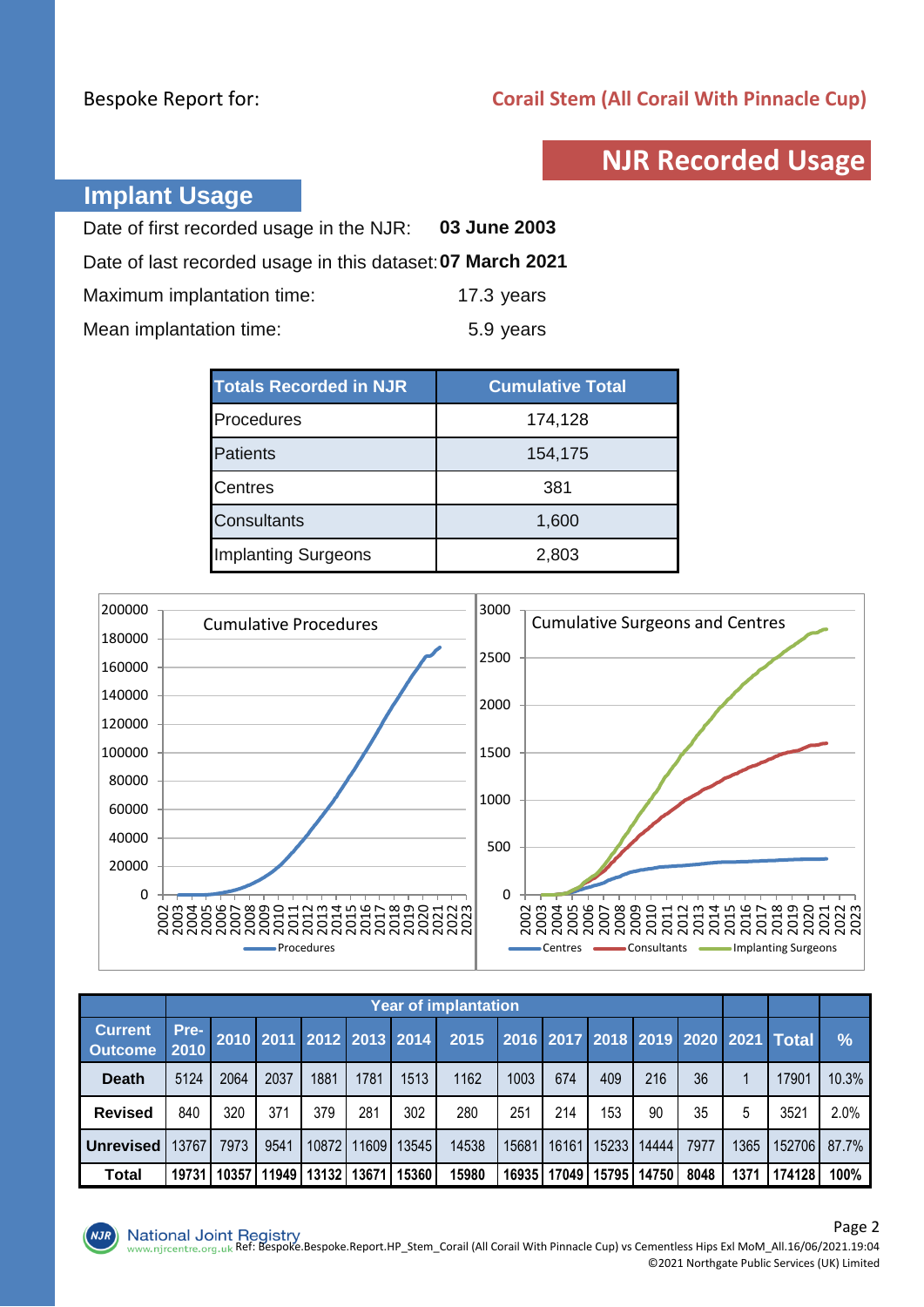### **Patient / Procedure Details**

### **Patient Details**

|                                      | <b>Corail Stem (All</b><br><b>Corail With Pinnacle</b><br>Cup) | <b>All other</b><br><b>Cementless Hips</b><br><b>Exl MoM</b> | <b>All NJR hip</b><br>replacement |
|--------------------------------------|----------------------------------------------------------------|--------------------------------------------------------------|-----------------------------------|
| <b>Total Procedures</b>              | 174,128                                                        | 277,747                                                      | 1,285,207                         |
| <b>Total Patients</b>                | 154,175                                                        | 244,186                                                      | 1,082,079                         |
| Demographics                         |                                                                |                                                              |                                   |
| Mean age                             | 65.7                                                           | 64.6                                                         | 68.6                              |
| < 50                                 | 7.4%                                                           | 9.7%                                                         | 5.9%                              |
| $50 - 59$                            | 19.0%                                                          | 20.3%                                                        | 13.8%                             |
| $60 - 69$                            | 35.3%                                                          | 34.6%                                                        | 28.9%                             |
| $70 - 79$                            | 29.1%                                                          | 27.1%                                                        | 34.7%                             |
| $\geq 80$                            | 9.2%                                                           | 8.3%                                                         | 16.6%                             |
| <b>Median BMI</b>                    | 28                                                             | 28                                                           | 28                                |
| % BMI information available          | 70.1%                                                          | 64.9%                                                        | 62.7%                             |
| Underweight (BMI < 18.5)             | 0.6%                                                           | 0.7%                                                         | 0.9%                              |
| Normal $(18.5 \leq BMI < 25)$        | 18.2%                                                          | 19.3%                                                        | 20.8%                             |
| Overweight $(25 \leq BMI \leq 30)$   | 39.3%                                                          | 39.0%                                                        | 39.6%                             |
| Obese I $(30 \leq BMI \leq 35)$      | 27.1%                                                          | 26.8%                                                        | 25.8%                             |
| Obese II $(35 \leq BMI \leq 40)$     | 11.2%                                                          | 10.6%                                                        | 9.7%                              |
| Obese III (BMI $\geq$ 40)            | 3.6%                                                           | 3.7%                                                         | 3.3%                              |
| % Male                               | 44.6%                                                          | 44.6%                                                        | 40.2%                             |
| <b>ASA Grades</b>                    |                                                                |                                                              |                                   |
| P1 - Fit and healthy                 | 16.4%                                                          | 19.1%                                                        | 15.6%                             |
| P2 - Mild disease not incapacitating | 71.0%                                                          | 68.2%                                                        | 67.7%                             |
| P3 - Incapacitating systemic disease | 12.3%                                                          | 12.3%                                                        | 16.2%                             |
| P4 / P5                              | 0.3%                                                           | 0.4%                                                         | 0.6%                              |
| Indications                          |                                                                |                                                              |                                   |
| Osteoarthritis                       | 94.13%                                                         | 92.63%                                                       | 91.26%                            |
| <b>Rheumatoid Arthritis</b>          | 1.04%                                                          | 1.30%                                                        | 1.32%                             |
| <b>Avascular Necrosis</b>            | 2.15%                                                          | 2.76%                                                        | 2.53%                             |
| <b>Fractured Neck of Femur</b>       | 2.01%                                                          | 1.72%                                                        | 3.69%                             |
| CDH/DDH                              | 1.48%                                                          | 2.64%                                                        | 1.58%                             |
| Other                                | 1.10%                                                          | 1.95%                                                        | 2.12%                             |

Total of indications may exceed total number of implants, since more than one indication can be listed per case.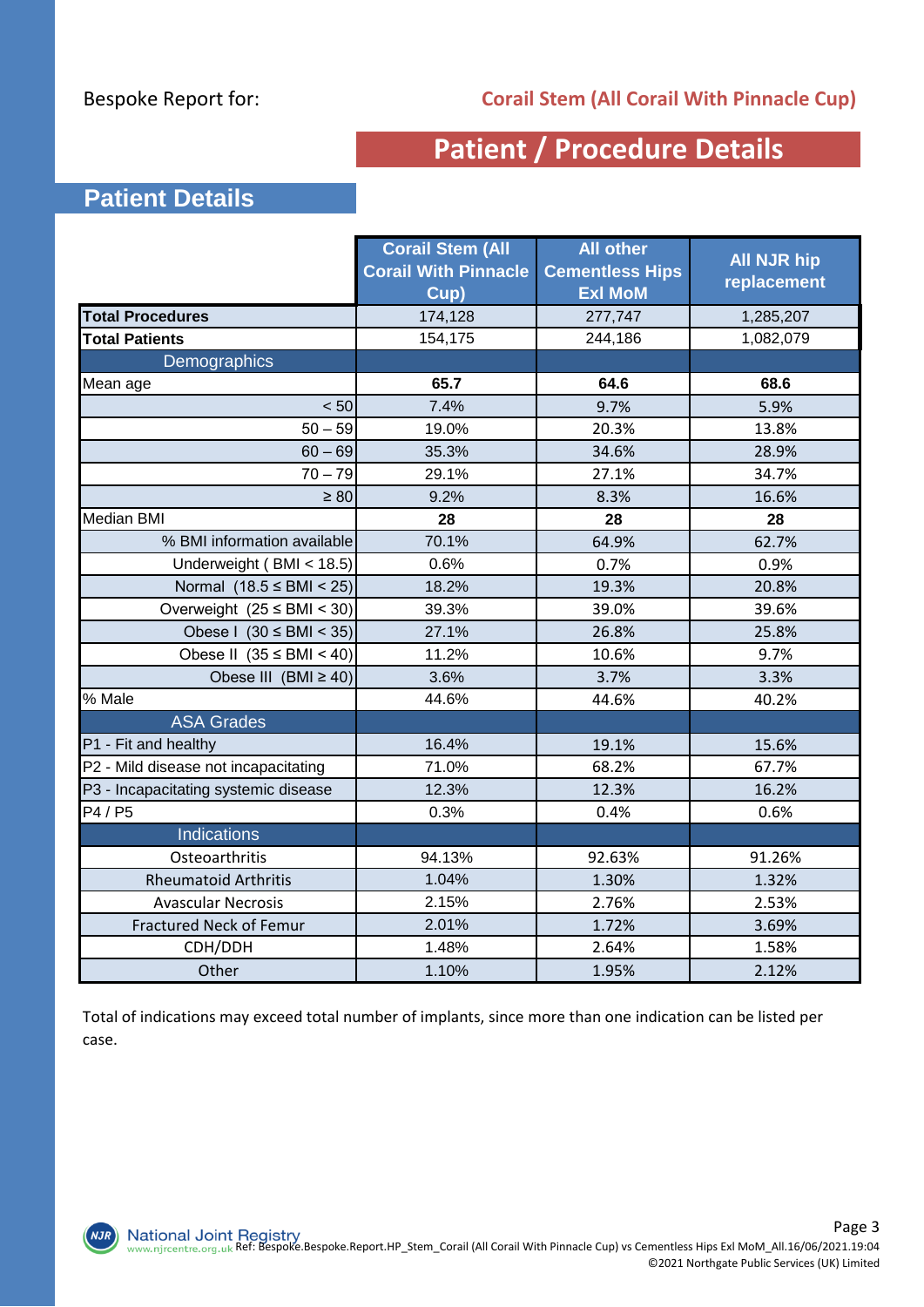### **Revision and Survivorship**

### **Reasons for Revision - excluding Metal on Metal**

Reasons for revision of non-MoM primary procedures in which the implant was used.

| <b>Reason for Revision</b>          | Revised <sup>†</sup> | <b>Expected</b><br><b>Revisions</b> | p value |
|-------------------------------------|----------------------|-------------------------------------|---------|
| <b>Unexplained Pain</b>             | 298                  | 394.90                              | < 0.001 |
| Dislocation / Subluxation           | 698                  | 773.15                              | < 0.001 |
| <b>Adverse Soft Tissue Reaction</b> | 91                   | 161.42                              | < 0.001 |
| Infection                           | 555                  | 632.50                              | < 0.001 |
| Aseptic Loosening - Stem            | 858                  | 770.56                              | < 0.001 |
| Aseptic Loosening - Socket          | 148                  | 275.88                              | < 0.001 |
| Periprosthetic Fracture Stem        | 526                  | 609.39                              | < 0.001 |
| Periprosthetic Fracture Socket      | 33                   | 73.46                               | < 0.001 |
| <b>Malalignment Stem</b>            | 127                  | 148.05                              | 0.031   |
| <b>Malalignment Socket</b>          | 210                  | 247.99                              | 0.003   |
| Wear Of Acetabular Component        | 121                  | 182.76                              | < 0.001 |
| <b>Lysis Stem</b>                   | 68                   | 84.35                               | 0.039   |
| Lysis Socket                        | 30                   | 62.52                               | < 0.001 |
| Implant Fracture Stem               | 42                   | 65.72                               | < 0.001 |
| Implant Fracture Socket             | 141                  | 95.67                               | < 0.001 |
| Implant Fracture Head               | 9                    | 23.37                               | < 0.001 |
| <b>Dissociation of Liner</b>        | 136                  | 100.96                              | < 0.001 |
| Other / Not recorded                | 167                  | 188.92                              | 0.053   |
| <b>Total Revised</b>                | 3521                 | 3902.26                             | < 0.001 |

† multiple reasons may be listed for one revision procedure

\* Based on All Cementless Hips Exl MoM (excluding metal on metal), adjusted for agegroup, gender, indications, and implantation year

Significantly better, p < 0.001 Significantly better, p < 0.05 Significantly worse p < 0.05 Significantly worse p < 0.001



| <b>Components Revised</b>                             | Number of<br>procedures | <b>Corail Stem (All</b><br><b>Corail With</b><br><b>Pinnacle Cup)</b> | <b>All other Cementless Hips</b><br><b>Exl MoM</b> |  |  |
|-------------------------------------------------------|-------------------------|-----------------------------------------------------------------------|----------------------------------------------------|--|--|
| Femoral only                                          | 1265                    | 36%                                                                   | 30%                                                |  |  |
| Acetabular only                                       | 765                     | 22%                                                                   | 26%                                                |  |  |
| Both femoral and acetabular                           | 987                     | 28%                                                                   | 32%                                                |  |  |
| Neither femoral nor acetabular<br>revision recorded * | 504                     | 14%                                                                   | 12%                                                |  |  |

\* includes isolated head and/or liner exchange

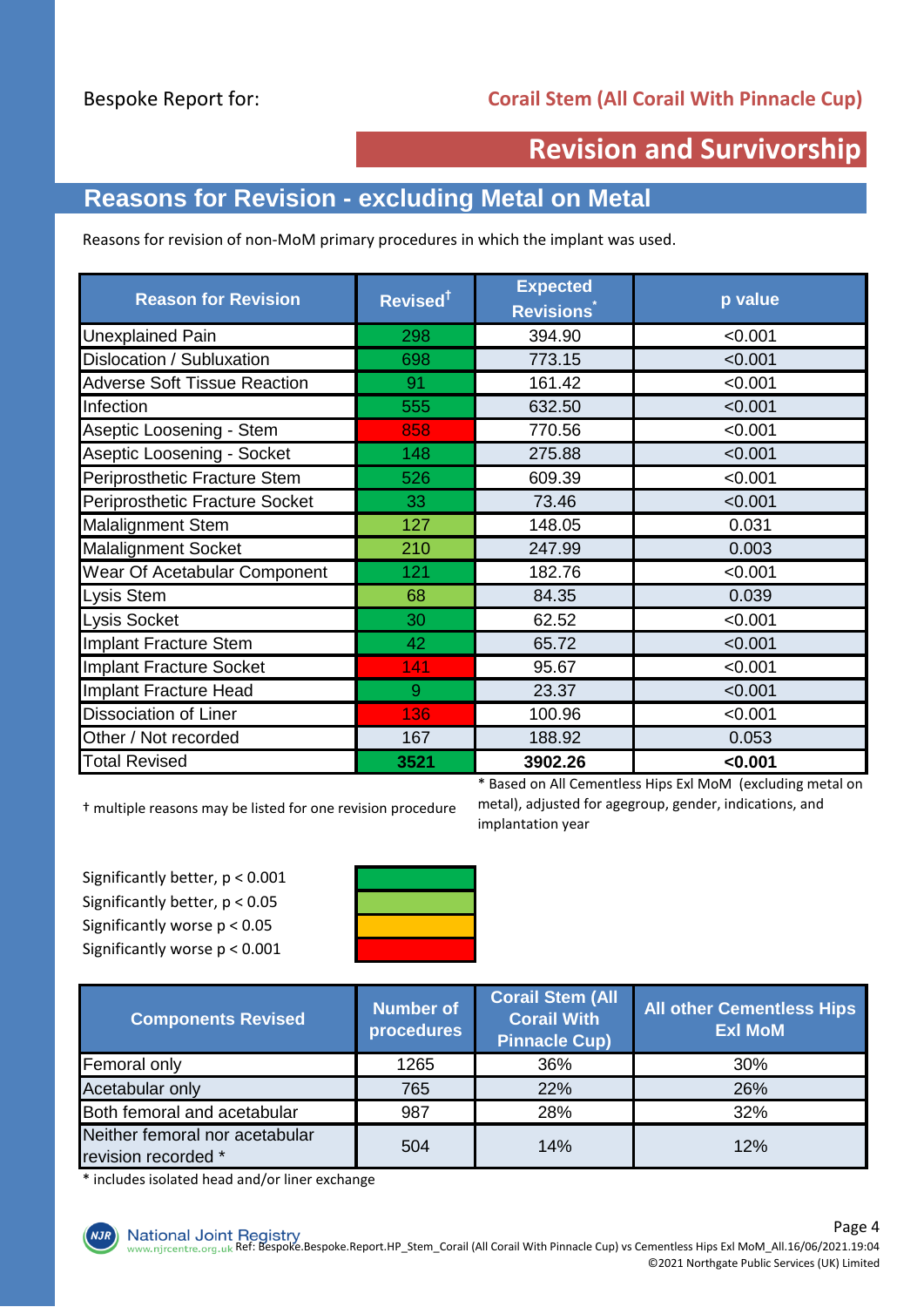### **Revision and Survivorship**



## **Cumulative Revision Rate**

Cox Proportional Hazards model for revision risk ratio of Corail Stem (All Corail With Pinnacle Cup) / All other Cementless Hips Exl MoM, with endpoint as any revision.

| <b>Adjustment</b>                                                        | <b>Hazard Ratio</b><br>(95% CI) | p-value         |
|--------------------------------------------------------------------------|---------------------------------|-----------------|
| Excluding MoM, Unadjusted.                                               | 0.80<br>$(0.77 - 0.84)$         | < 0.001         |
| Excluding MoM. Adjusted for age,<br>gender, year cohort and indications. | $0.85 \pm$<br>$(0.82 - 0.89)$   | $< 0.001 \pm 1$ |

‡ Hazard ratio varies with time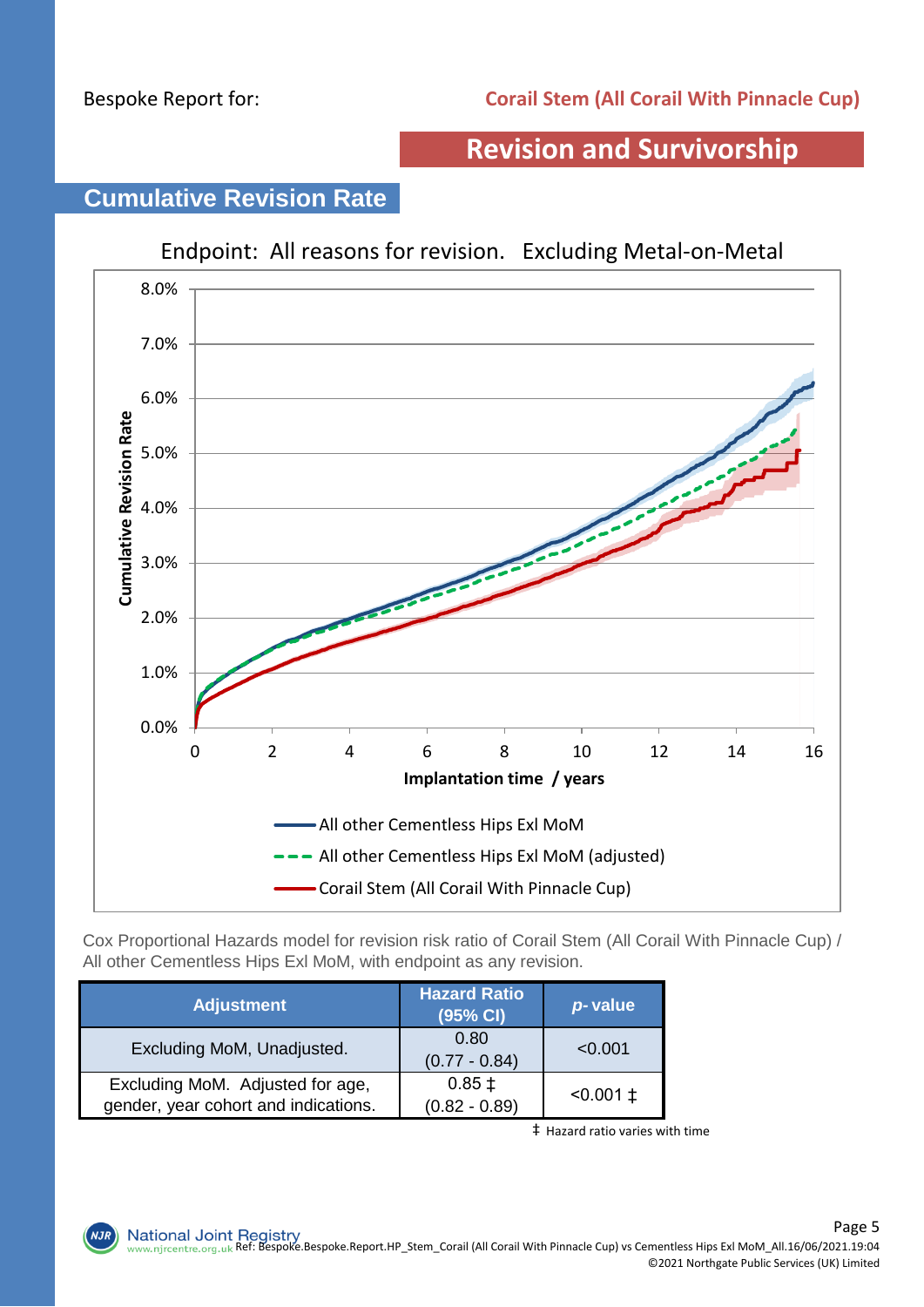### **Revision and Survivorship**



# **Cumulative Revision Rate**

Cox Proportional Hazards model for revision risk ratio of Corail Stem (All Corail With Pinnacle Cup) / All other Cementless Hips Exl MoM, with endpoint as any revision.

| <b>Adjustment</b>                                                        | <b>Hazard Ratio</b><br>(95% CI) | p-value         |
|--------------------------------------------------------------------------|---------------------------------|-----------------|
| Excluding MoM. Unadjusted.                                               | $0.83 \pm$<br>$(0.79 - 0.87)$   | $< 0.001 \pm 1$ |
| Excluding MoM. Adjusted for age,<br>gender, year cohort and indications. | $0.87 \pm$<br>$(0.83 - 0.91)$   | $< 0.001 \pm 1$ |

‡ Hazard ratio varies with time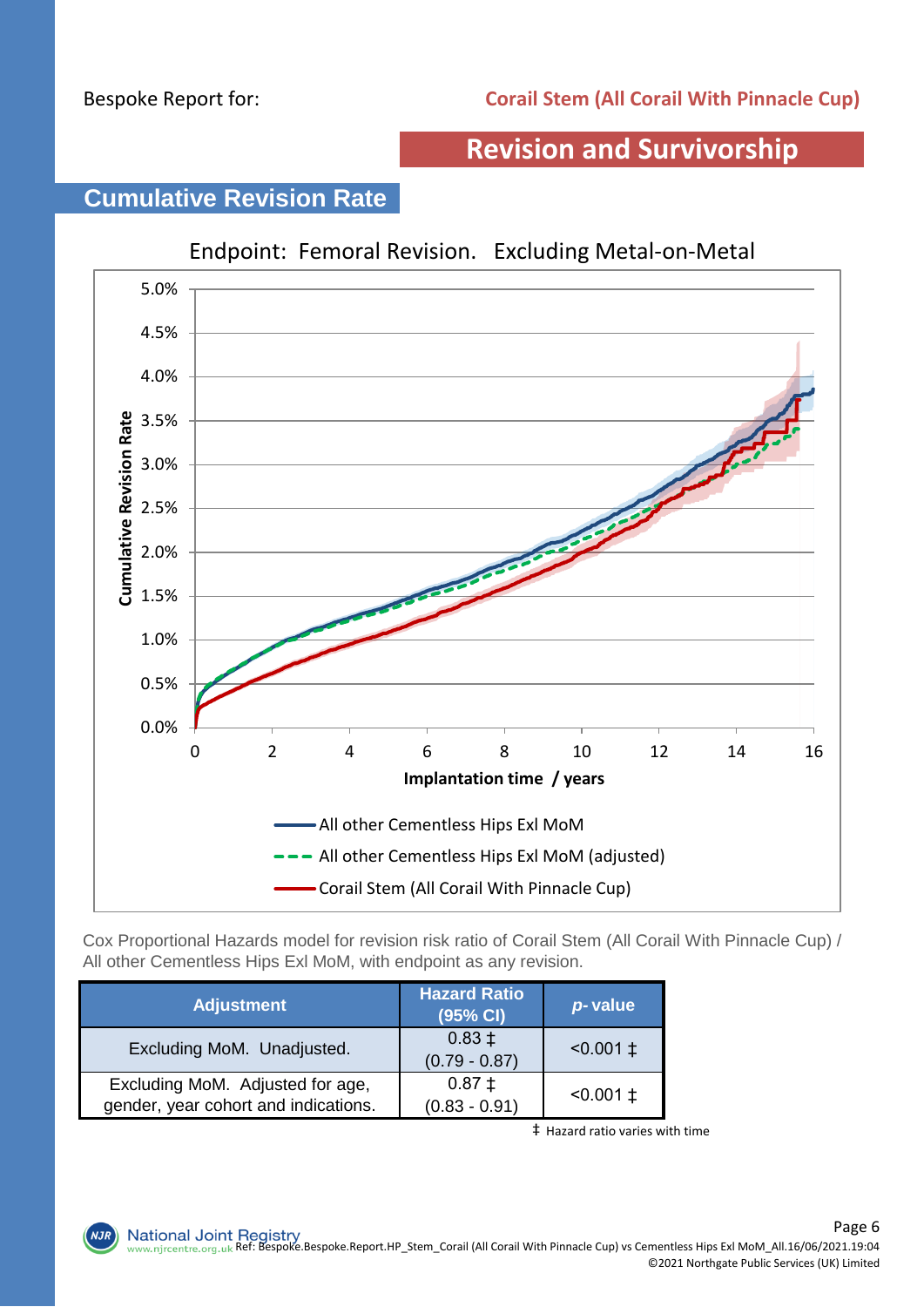**Corail Stem (All Corail With Pinnacle Cup)**

### **Revision and Survivorship**

### **Cumulative Revision Rate**

#### Excluding Metal on Metal Bearings

|                         |                |                                                                       | <b>Endpoint: Any component revised</b>                       |                       | <b>Endpoint: Femoral revision</b> |                                                                       |                                                              |                           |
|-------------------------|----------------|-----------------------------------------------------------------------|--------------------------------------------------------------|-----------------------|-----------------------------------|-----------------------------------------------------------------------|--------------------------------------------------------------|---------------------------|
| <b>Period</b><br>/years | <b>At Risk</b> | <b>Corail Stem (All</b><br><b>Corail With</b><br><b>Pinnacle Cup)</b> | <b>All other</b><br><b>Cementless Hips</b><br><b>Exl MoM</b> | <b>AII THR</b>        | <b>At Risk</b>                    | <b>Corail Stem (All</b><br><b>Corail With</b><br><b>Pinnacle Cup)</b> | <b>All other</b><br><b>Cementless Hips</b><br><b>Exl MoM</b> | <b>AII THR</b>            |
|                         | $0$ 174,128    |                                                                       |                                                              |                       | 174,128                           |                                                                       |                                                              |                           |
|                         | 1 164,814      | $0.8\%$ (0.7% - 0.8%)                                                 | $1.0\%$ (1.0% - 1.1%)                                        | $0.8\%$ (0.8% - 0.8%) | 164,814                           | $0.4\%$ (0.4% - 0.5%)                                                 | $0.7\%$ (0.6% - 0.7%)                                        | $0.5\%$ (0.5% - 0.5%)     |
|                         | 2 148,435      | $1.1\%$ (1.0% - 1.1%)                                                 | $1.4\%$ (1.4% - 1.5%)                                        | $1.1\%$ (1.1% - 1.1%) | 148,435                           | $0.6\%$ (0.6% - 0.7%)                                                 | $0.9\%$ (0.9% - 1.0%)                                        | $0.7\%$ (0.7% - 0.7%)     |
|                         | 3 130,809      | $1.3\%$ (1.3% - 1.4%)                                                 | $1.8\%$ (1.7% - 1.8%)                                        | $1.3\%$ (1.3% - 1.4%) | 130,809                           | $0.8\%$ (0.8% - 0.8%)                                                 | $1.1\%$ (1.1% - 1.2%)                                        | $0.9\%$ (0.8% - 0.9%)     |
|                         | 4 112,880      | $1.6\%$ (1.5% - 1.6%)                                                 | $2.0\%$ (1.9% - 2.0%)                                        | $1.6\%$ (1.5% - 1.6%) | 112,880                           | $1.0\%$ (0.9% - 1.0%)                                                 | $1.3\%$ (1.2% - 1.3%)                                        | $1.0\%$ (1.0% - 1.0%)     |
| 5 <sup>7</sup>          | 94,746         | $1.8\%$ (1.7% - 1.8%)                                                 | $2.2\%$ (2.2% - 2.3%)                                        | $1.8\%$ (1.8% - 1.8%) | 94,746                            | $1.1\%$ (1.0% - 1.1%)                                                 | $1.4\%$ (1.3% - 1.4%)                                        | $1.2\%$ (1.1% - 1.2%)     |
| 6                       | 78,012         | $2.0\%$ (1.9% - 2.1%)                                                 | $2.5\%$ (2.4% - 2.6%)                                        | $2.0\%$ (2.0% - 2.0%) | 78,012                            | $1.2\%$ (1.2% - 1.3%)                                                 | $1.6\%$ (1.5% - 1.6%)                                        | $1.3\%$ (1.3% - 1.3%)     |
|                         | 62,460         | $2.2\%$ (2.1% - 2.3%)                                                 | $2.7\%$ (2.7% - 2.8%)                                        | $2.3\%$ (2.2% - 2.3%) | 62,460                            | $1.4\%$ (1.4% - 1.5%)                                                 | $1.7\%$ (1.6% - 1.8%)                                        | $1.5\%$ (1.4% - 1.5%)     |
| 8 <sup>1</sup>          | 48,766         | $2.4\%$ (2.4% - 2.5%)                                                 | $3.0\%$ (2.9% - 3.1%)                                        | $2.5\%$ (2.5% - 2.6%) | 48,766                            | $1.6\%$ (1.5% - 1.7%)                                                 | $1.9\%$ (1.8% - 1.9%)                                        | $1.7\%$ $(1.6\% - 1.7\%)$ |
| 9                       | 36,435         | $2.7\%$ (2.6% - 2.8%)                                                 | $3.3\%$ (3.2% - 3.4%)                                        | $2.8\%$ (2.8% - 2.9%) | 36,435                            | $1.8\%$ (1.7% - 1.9%)                                                 | $2.1\%$ (2.0% - 2.1%)                                        | $1.9\%$ (1.8% - 1.9%)     |
| 10                      | 25,453         | $3.0\%$ (2.9% - 3.1%)                                                 | $3.6\%$ (3.5% - 3.7%)                                        | $3.1\%$ (3.1% - 3.2%) | 25,453                            | $2.0\%$ (1.9% - 2.1%)                                                 | $2.2\%$ (2.2% - 2.3%)                                        | $2.1\%$ (2.0% - 2.1%)     |
| 11                      | 16,159         | $3.3\%$ (3.1% - 3.4%)                                                 | 4.0% (3.9% - 4.1%)                                           | $3.5\%$ (3.4% - 3.5%) | 16,159                            | $2.2\%$ (2.1% - 2.3%)                                                 | 2.5% (2.4% - 2.6%)                                           | $2.3\%$ (2.3% - 2.4%)     |
| 12                      | 9,950          | $3.6\%$ (3.5% - 3.8%)                                                 | 4.4% (4.3% - 4.5%)                                           | 3.9% (3.9% - 4.0%)    | 9,950                             | $2.5\%$ (2.4% - 2.7%)                                                 | $2.7\%$ (2.6% - 2.8%)                                        | $2.6\%$ (2.6% - 2.7%)     |
| 13                      | 5,566          | $4.0\%$ (3.8% - 4.2%)                                                 | 4.8% (4.6% - 4.9%)                                           | $4.3\%$ (4.3% - 4.4%) | 5,566                             | $2.8\%$ (2.6% - 2.9%)                                                 | 3.0% (2.9% - 3.1%)                                           | $2.9\%$ (2.8% - 3.0%)     |
| 14                      | 2,674          | $4.4\%$ (4.1% - 4.7%)                                                 | $5.3\%$ (5.1% - 5.4%)                                        | 4.7% (4.7% - 4.8%)    | 2,674                             | $3.1\%$ (2.9% - 3.4%)                                                 | $3.2\%$ (3.1% - 3.4%)                                        | $3.2\%$ (3.1% - 3.2%)     |
| 15                      | 1,074          | $4.7\%$ (4.3% - 5.1%)                                                 | $5.8\%$ (5.6% - 6.0%)                                        | $5.2\%$ (5.1% - 5.3%) | 1,074                             | $3.4\%$ (3.0% - 3.8%)                                                 | 3.5% (3.4% - 3.7%)                                           | $3.5\%$ (3.4% - 3.6%)     |

Cumulative revision rate with 95% confidence intervals Rate is only reported for times where more than 40 remain at risk

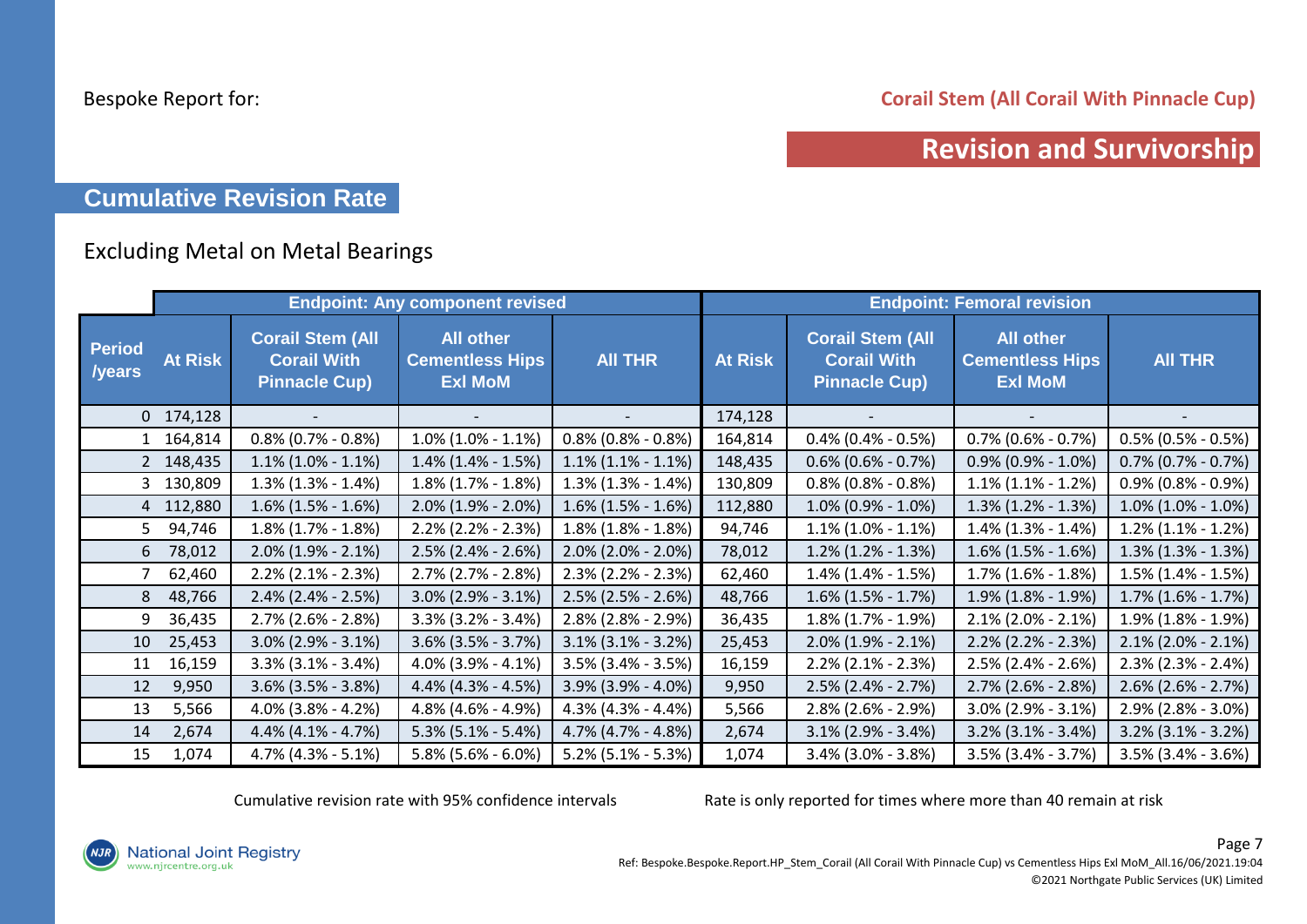#### **Corail Stem (All Corail With Pinnacle Cup)**

### **Patient Reported Outcomes**

Comprising PROMs data up to and including: 31/12/2019

48 1 42 0.8 36 0.6 Oxford Score (unadjusted) **Oxford Score (unadjusted)** EQ5D Score (unadjusted) **EQ5D Score (unadjusted)** 0.4 30 0.2 24 18  $\Omega$ 12 -0.2 **-Corail Stem (All Corail With Pinnacle Cup) Corail Stem (All Corail With Pinnacle Cup)** 6 -0.4 -  $\blacksquare$ - All other Cementless Hips Exl MoM -  $\blacksquare$ - All other Cementless Hips Exl MoM -0.6  $\Omega$ Mean Pre-op Mean 6 months post-op Mean Pre-op Mean 6 months post-op

### **PROMs Analysis**

National Joint Registry<br>www.njrcentre.org.uk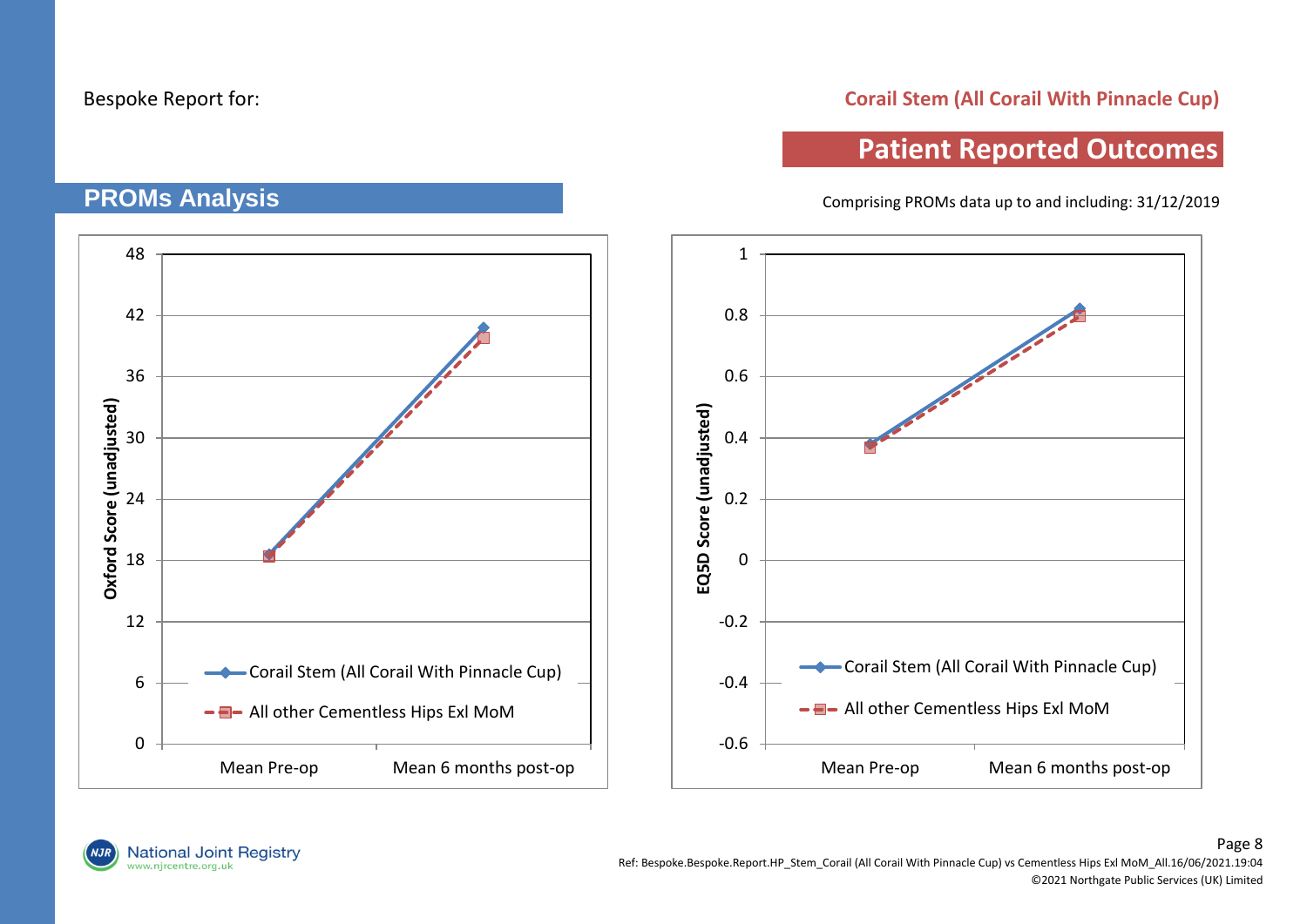#### **Corail Stem (All Corail With Pinnacle Cup)**

### **Patient Reported Outcomes**

### **PROMs Analysis** Comprising PROMs data up to and including: 31/12/2019

| <b>Oxford Hip Score</b><br>$(0 - 48)$ | <b>Corail Stem (All Corail</b><br><b>With Pinnacle Cup)</b> | <b>All other Cementless</b><br><b>Hips Exl MoM</b> | <b>All THR in NJR</b> |
|---------------------------------------|-------------------------------------------------------------|----------------------------------------------------|-----------------------|
| <b>Paired Records</b>                 | 57,753                                                      | 76,705                                             | 342,959               |
| PreOp score                           | 18.6 (18.5 - 18.6)                                          | 18.4 (18.4 - 18.5)                                 | $17.9(17.9 - 18.0)$   |
| 6 month score                         | $40.8(40.7 - 40.8)$                                         | 39.8 (39.7 - 39.8)                                 | $39.5(39.5 - 39.5)$   |
| 6 month score (adjusted)              | $40.1 (40.1 - 40.2)$                                        | 39.4 (39.3 - 39.4)                                 | 39.5 (39.5 - 39.5)    |
| Health gain                           | $22.2(22.1 - 22.3)$                                         | $21.3(21.3 - 21.4)$                                | $21.6(21.5 - 21.6)$   |
| Health gain (adjusted)                | $22.2(22.1 - 22.3)$                                         | $21.4(21.4 - 21.5)$                                | $21.6(21.5 - 21.6)$   |
| p value (adjusted health gain)        | < 0.001                                                     |                                                    |                       |
| Score Improved                        | 97.7%                                                       | 96.9%                                              | 97.3%                 |

| <b>EQ-5D Index</b><br>$(-0.59 - 1.00)$ | <b>Corail Stem (All Corail</b><br><b>With Pinnacle Cup)</b> | <b>All other Cementless</b><br><b>Hips Exl MoM</b> | <b>All THR in NJR</b>  |
|----------------------------------------|-------------------------------------------------------------|----------------------------------------------------|------------------------|
| <b>Paired Records</b>                  | 53,381                                                      | 71,138                                             | 315,677                |
| PreOp score                            | $0.380(0.377 - 0.383)$                                      | $0.368(0.365 - 0.370)$                             | $0.353(0.352 - 0.354)$ |
| 6 month score                          | $0.823(0.821 - 0.825)$                                      | $0.797(0.795 - 0.799)$                             | $0.794(0.794 - 0.795)$ |
| 6 month score (adjusted)               | $0.809(0.807 - 0.811)$                                      | $0.792$ (0.790 - 0.794)                            | $0.794(0.794 - 0.795)$ |
| Health gain                            | $0.443(0.440 - 0.445)$                                      | $0.429(0.427 - 0.432)$                             | $0.441(0.440 - 0.442)$ |
| Health gain (adjusted)                 | $0.456(0.454 - 0.458)$                                      | $0.439(0.437 - 0.441)$                             | $0.441(0.441 - 0.442)$ |
| p value (adjusted health gain)         | < 0.001                                                     |                                                    |                        |
| Score Improved                         | 90.8%                                                       | 89.1%                                              | 89.7%                  |

| <b>EQ-VAS</b><br>$(0 - 100)$   | <b>Corail Stem (All Corail</b><br><b>With Pinnacle Cup)</b> | <b>All other Cementless</b><br><b>Hips Exl MoM</b> | <b>All THR in NJR</b> |
|--------------------------------|-------------------------------------------------------------|----------------------------------------------------|-----------------------|
| <b>Paired Records</b>          | 51,289                                                      | 68,726                                             | 303,007               |
| PreOp score                    | $66.0(65.9 - 66.2)$                                         | $64.8(64.6 - 64.9)$                                | 64.8 (64.7 - 64.9)    |
| 6 month score                  | 78.7 (78.6 - 78.9)                                          | $77.5(77.4 - 77.7)$                                | $77.0(76.9 - 77.1)$   |
| 6 month score (adjusted)       | $77.6(77.5 - 77.7)$                                         | $77.0(76.9 - 77.1)$                                | $77.0(76.9 - 77.0)$   |
| Health gain                    | $12.7(12.5 - 12.9)$                                         | $12.8(12.6 - 13.0)$                                | $12.2(12.1 - 12.3)$   |
| Health gain (adjusted)         | $12.8(12.7 - 13.0)$                                         | $12.2(12.1 - 12.3)$                                | $12.2(12.1 - 12.3)$   |
| p value (adjusted health gain) | < 0.001                                                     |                                                    |                       |
| Score Improved                 | 67.8%                                                       | 67.5%                                              | 66.4%                 |

Adjusted scores correspond to the NHS Digital version 3 casemix-adjustment model. This includes patient variables from PROMs, HES, and IMD data.

Figures in parentheses represent the 95% confidence interval for the mean

**NJR**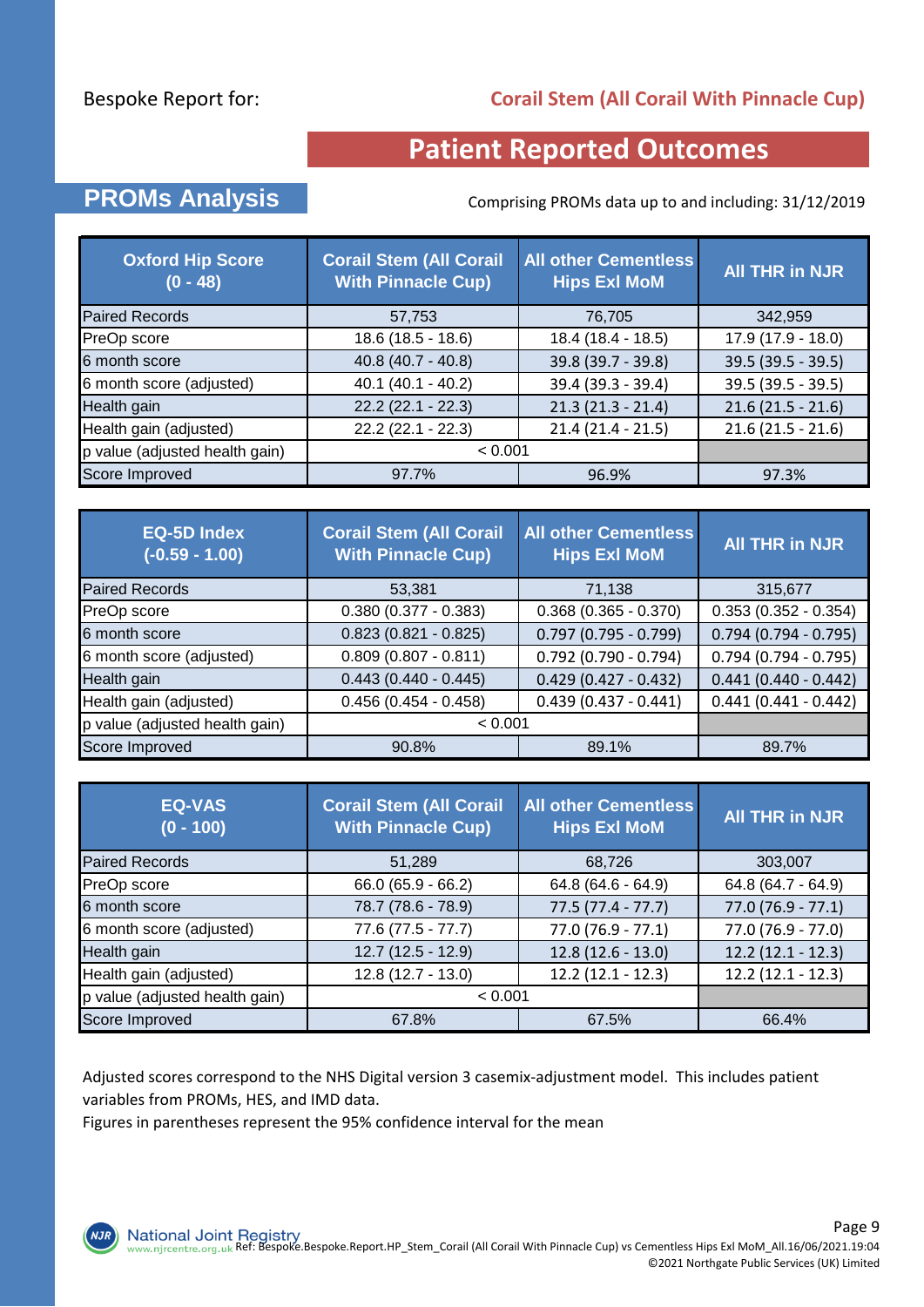Responses are not case mix adjusted

#### **Corail Stem (All Corail With Pinnacle Cup)**

### **Patient Reported Outcomes**



National Joint Registry<br>www.njrcentre.org.uk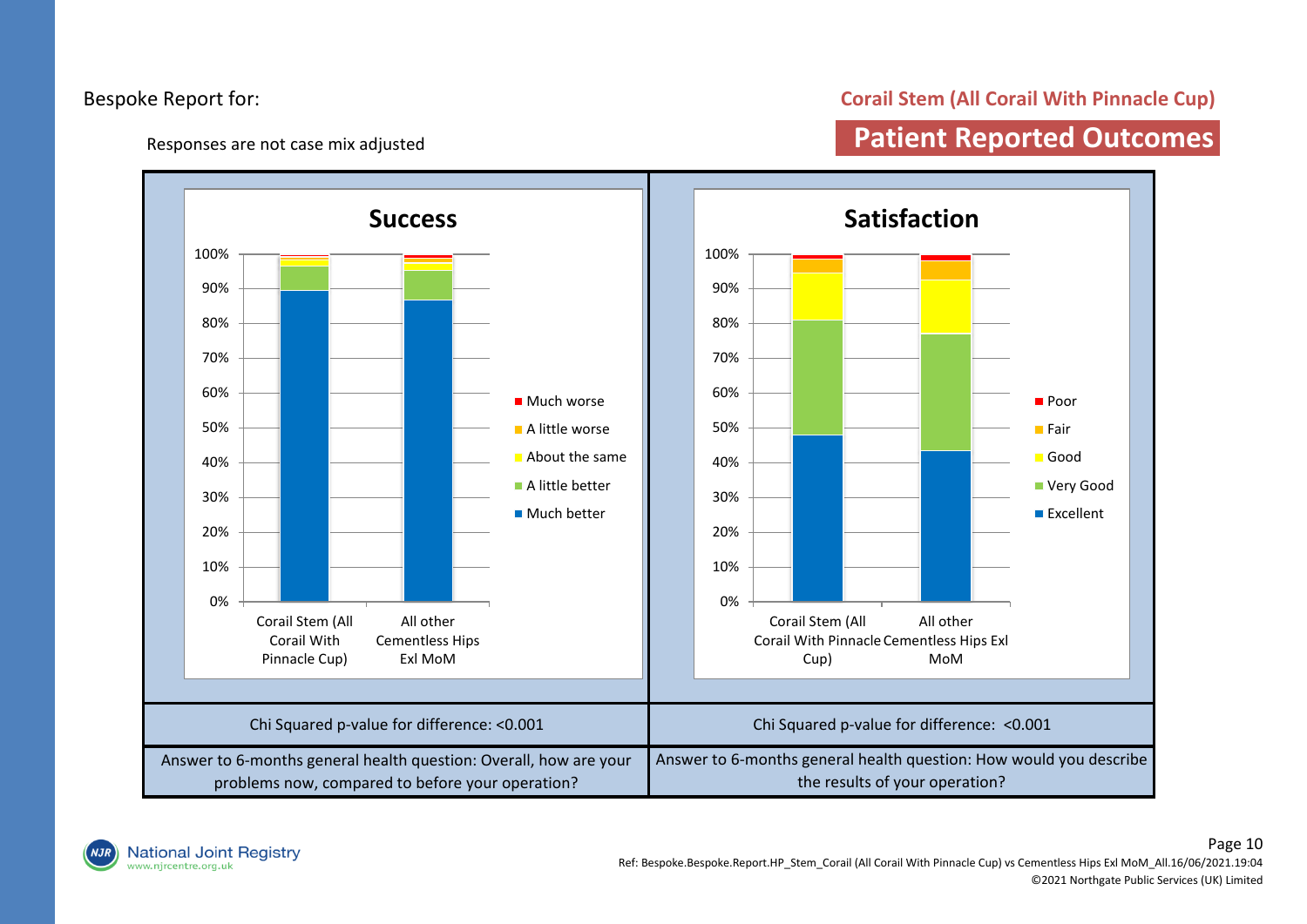### **Patient Reported Outcomes**

#### **Success**

| <b>Response</b> | <b>Corail Stem (All Corail</b><br><b>With Pinnacle Cup)</b> | <b>All other Cementless</b><br><b>Hips Exl MoM</b> |
|-----------------|-------------------------------------------------------------|----------------------------------------------------|
| Much better     | 52990                                                       | 67823                                              |
| A little better | 4143                                                        | 6685                                               |
| About the same  | 999                                                         | 1673                                               |
| A little worse  | 543                                                         | 1092                                               |
| Much worse      | 462                                                         | 869                                                |

Answer to 6-months general health question:

"Overall, how are your problems now, compared to before your operation?"

### **Satisfaction**

 $NJK$ 

| <b>Response</b> | <b>Corail Stem (All Corail</b><br><b>With Pinnacle Cup)</b> | <b>All other Cementless</b><br><b>Hips ExI MoM</b> |
|-----------------|-------------------------------------------------------------|----------------------------------------------------|
| Excellent       | 28344                                                       | 33992                                              |
| y Good          | 19554                                                       | 26229                                              |
| Good            | 7993                                                        | 11997                                              |
| Fair            | 2433                                                        | 4323                                               |
| Poor            | 763                                                         | 1518                                               |

Answer to 6-months general health question:

"How would you describe the results of your operation?"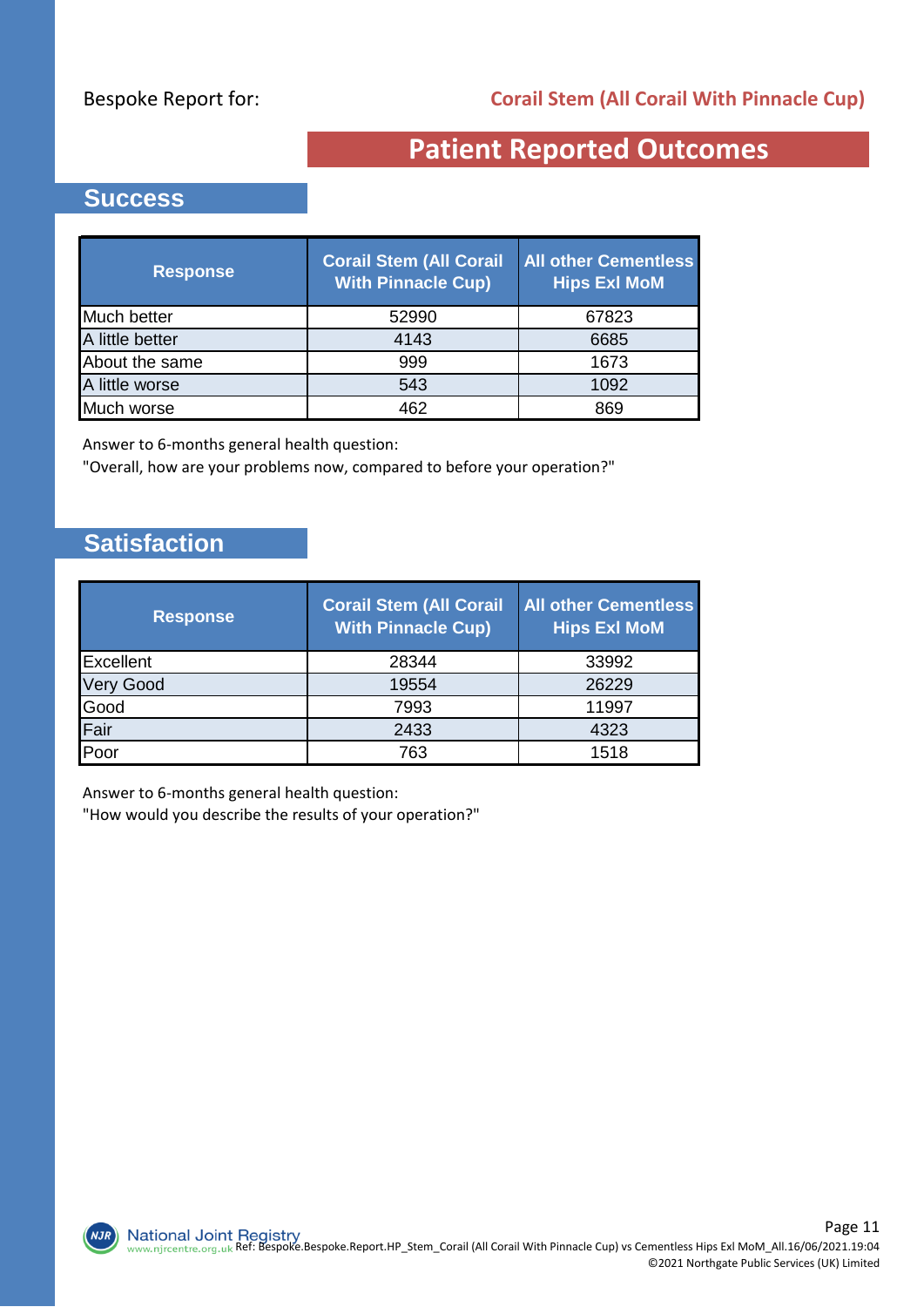#### **Corail Stem (All Corail With Pinnacle Cup)**

### **Disclaimer**

#### **Disclaimer**

The National Joint Registry (NJR) produces this report through its contractor, Northgate Public Services (UK) Limited (NPS) using data collected, collated and provided by third parties. As a result, neither NJR or NPS takes any responsibility for the accuracy, currency, reliability and correctness of any data used or referred to in this report, and disclaims all warranties in relation to such data, in each case to the maximum extent permitted by legislation.

To the maximum extent permitted by law, neither the NJR or NPS shall have any liability (including but not limited to liability by reason of negligence) for any loss, damage, cost or expense incurred or arising by reason of any person using or relying on the data within this report and whether caused by reason of any error, omission or misrepresentation in the report or otherwise. This report is not to be taken as advice. Third parties using or relying on the data in this report do so at their own risk and will be responsible for making their own assessment and should verify all relevant representations, statements and information with their own professional advisers.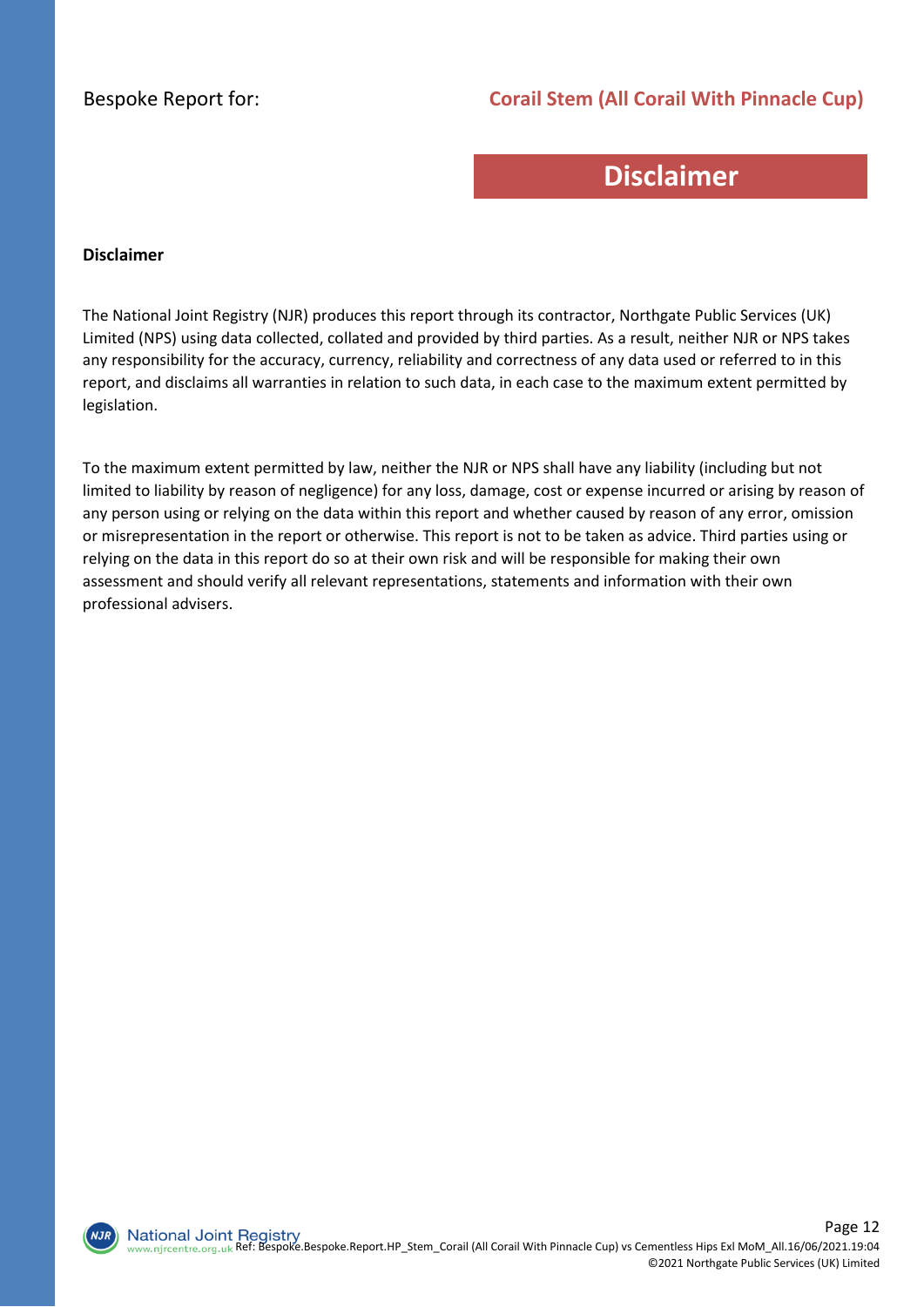### **Appendix A: Component List**

#### **Catalogue Number Description Number Implanted** 3L92498 Corail Collared Stem K8A 115mm 3374 3L92499 Corail Collared Stem K9A 130mm 6147 3L92500 Corail Collared Stem K10A 140mm 12926 3L92501 Corail Collared Stem K11A 145mm 19438 3L92502 Corail Collared Stem K12A 150mm 15794 3L92503 Corail Collared Stem K13A 155mm 7962 3L92504 Corail Collared Stem K14A 160mm 4066 3L92505 Corail Collared Stem K15A 165mm 1756 Corail Collared Stem K15A 165mm 3L92506 Corail Collared Stem K16A 170mm 701 3L92507 Corail Collarless Stem K8S 125mm 3289 3L92508 Corail Collared Stem K18A 180mm 137 3L92509 Corail Collarless Stem K9S 130mm 4382 3L92510 Corail Collarless Stem K10S 140mm 8654 3L92511 Corail Collarless Stem K11S 145mm 12842 3L92512 Corail Collarless Stem K12S 150mm 11104 3L92513 Corail Collarless Stem K13S 155mm 5214 3L92514 Corail Collarless Stem K14S 160mm 2641 3L92515 Corail Collarless Stem K15S 165mm 1157 3L92516 Corail Collarless Stem K16S 170mm 443 3L92518 Corail Collarless Stem K18S 180mm 169 3L92520 Corail Collarless Stem K20S 190mm 8 3L92521 Corail Collared Stem K20A 190mm 10 3L93709 Corail Collared Lateralised Coxa Vara Stem KLA9 130mm 2469 3L93710 Corail Collared Lateralised Coxa Vara Stem KLA10 140mm 4019 3L93711 Corail Collared Lateralised Coxa Vara Stem KLA11 145mm 6284 3L93712 Corail Collared Lateralised Coxa Vara Stem KLA12 150mm 5347 3L93713 Corail Collared Lateralised Coxa Vara Stem KLA13 155mm 2679 3L93714 Corail Collared Lateralised Coxa Vara Stem KLA14 160mm 1491 3L93715 Corail Collared Lateralised Coxa Vara Stem KLA15 165mm 644 3L93716 Corail Collared Lateralised Coxa Vara Stem KLA16 170mm 265 3L93718 Corail Collared Lateralised Coxa Vara Stem Size 18 21 3L93720 Corail Collared Lateralised Coxa Vara Stem Size 20 1 L20309 Corail High Offset Collarless Stem KHO9 130mm 1252 L20310 Corail High Offset Collarless Stem KHO10 140mm 2545 L20311 Corail High Offset Collarless Stem KHO11 145mm 4674 L20312 Corail High Offset Collarless Stem KHO12 150mm 5312 L20313 Corail High Offset Collarless Stem KHO13 155mm 3534 L20314 Corail High Offset Collarless Stem KHO14 160mm 2258 L20315 Corail High Offset Collarless Stem KHO15 165mm 1778 1178 L20316 Corail High Offset Collarless Stem KHO16 170mm 539 L20318 Corail High Offset Collarless Stem Size 18 38 L20320 Corail High Offset Collarless Stem Size 20 2 L971109 Corail 135 High Offset KHO (Collar) Size 9 291 L971110  $|$ Corail 135 High Offset KHO (Collar) Size 10 673 L971111 Corail 135 High Offset KHO (Collar) Size 11 1571 L971112 Corail 135 High Offset KHO (Collar) Size 12 1754

 $NJK$